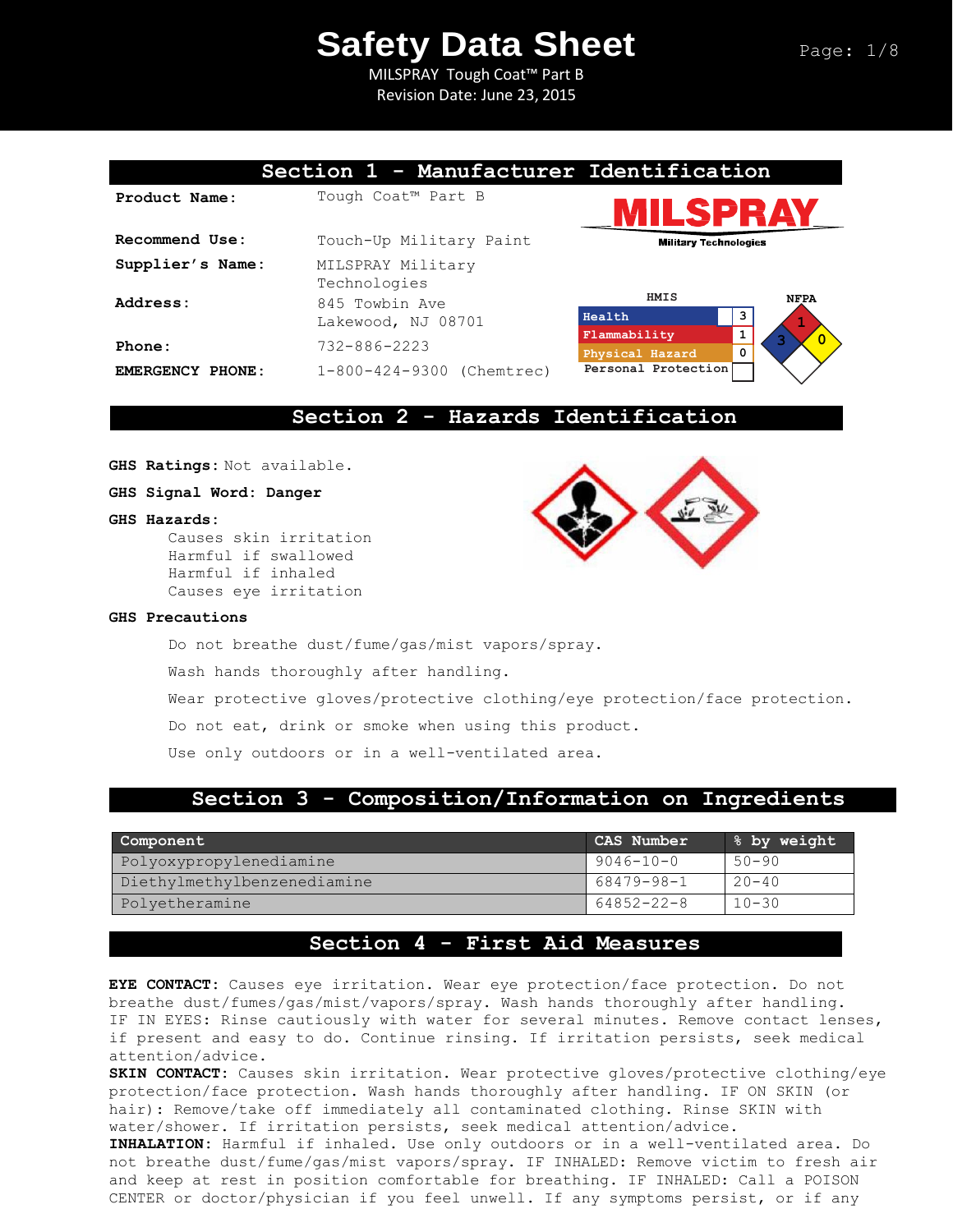MILSPRAY Tough Coat™ Part B Revision Date: June 23, 2015

measures do not relieve the condition, seek medical help.

**INGESTION:** Harmful if swallowed. Wash hands thoroughly after handling. Do not eat, drink or smoke when using this product. IF SWALLOWED: Rinse mouth. Do NOT induce vomiting. Get medical attention immediately.

**NOTE TO PHYSICIAN:** Symptomatic and supportive therapy as needed. Following severe exposure, medical follow-up should be monitored for 48 hours.

**PROTECTION OF FIRST-AIDERS:** Not available.

## **Section 5 - Fire Fighting Measures**

**FLASH POINT:** >364<sup>°</sup>F (185<sup>°</sup>C)

**HAZARDS WHEN ON FIRE OR NEAR FLAME:** May produce toxic fumes of Carbon Dioxide, Carbon Monoxide, and/or Nitrogen Oxides when near heat source/flame. When in a closed container, pressure will increase which may lead to a rupture of the container.

**SUITABLE EXTINGUISHING MEDIA:** Dry chemical, carbon dioxide, water spray or regular foam. For larger fires, use water spray, fog, or regular foam. Use an extinguishing agent suitable for the surrounding fire.

**UNSUITABLE EXTINGUISHING MEDIA:** None known.

**UNUSUAL FIRE & EXPLOSION HAZARDS:** Promptly isolate the scene by removing all persons from the vicinity of the incident if there is a fire. No action shall be taken involving any personal risk or without suitable training. If in a fire or heated, a pressure increase will occur and the container may burst.

**PRODUCTS OF COMBUSTION:** Decomposition products may include the following materials: carbon dioxide, carbon monoxide, nitrogen oxides, halogenated compounds and/or metal oxide/oxides.

**PROTECTION OF FIREFIGHTERS AND FIRE FIGHTING EQUIPMENT:** Fire-fighters should wear appropriate protective equipment and self-contained breathing apparatus (SCBA) with a full face-piece operated in positive pressure mode. PVC boots, gloves, safety helmet, and protective clothing should be worn.

## **Section 6 - Accidental Release Measures**

**PERSONAL PRECAUTIONS:** Wear appropriate personal protective equipment recommended in SECTION 8: EXPOSURE CONTROL/PERSONAL PROTECTION of this SDS. Immediately contact emergency personnel. Evacuate the area. Keep upwind avoiding inhalation of vapors. Clean-up should only be performed by trained personnel. People dealing with major spillages should wear full protective clothing including respiratory protection.

**ENVIRONMENTAL PRECAUTIONS:** This material may contaminate the environment without proper control and response to spills. Ensure spilled material does not come in contact with soil, waterway, drains, sewers, or other runoff that would further disperse the material. Inform the relevant authorities if the product has caused environmental pollution (sewers, waterways, soil, or air). Sources of ignition should be kept clear.

**METHODS OF CONTAINMENT:** Use diking or capping to control migration. Contain and absorb large spillages with a non-flammable absorbent carrier (such as vermiculite, earth, or sand. DO NOT USE combustible materials such as sawdust).Shovel into opentop drums or plastic bags for further decontamination, if necessary. Wash the spillages with decontaminant. Remove and properly dispose of residues. Dispose of via a licensed waste disposal contractor (See SECTION 13: DISPOSAL CONSIDERATIONS) Notify applicable government authorities if release is reportable.

**METHODS FOR CLEAN-UP:** Only proceed with clean up by taking the appropriate personal protection measures required and ensure surrounding area does not contain further hazards that could worsen the spill, cause migration, or cause further harm (i.e. eliminate any ignition sources). Move any non-contaminated, non-leaking containers from the spill zone if it can be done safely. Dike, dam, or further restrict and stop active leaks without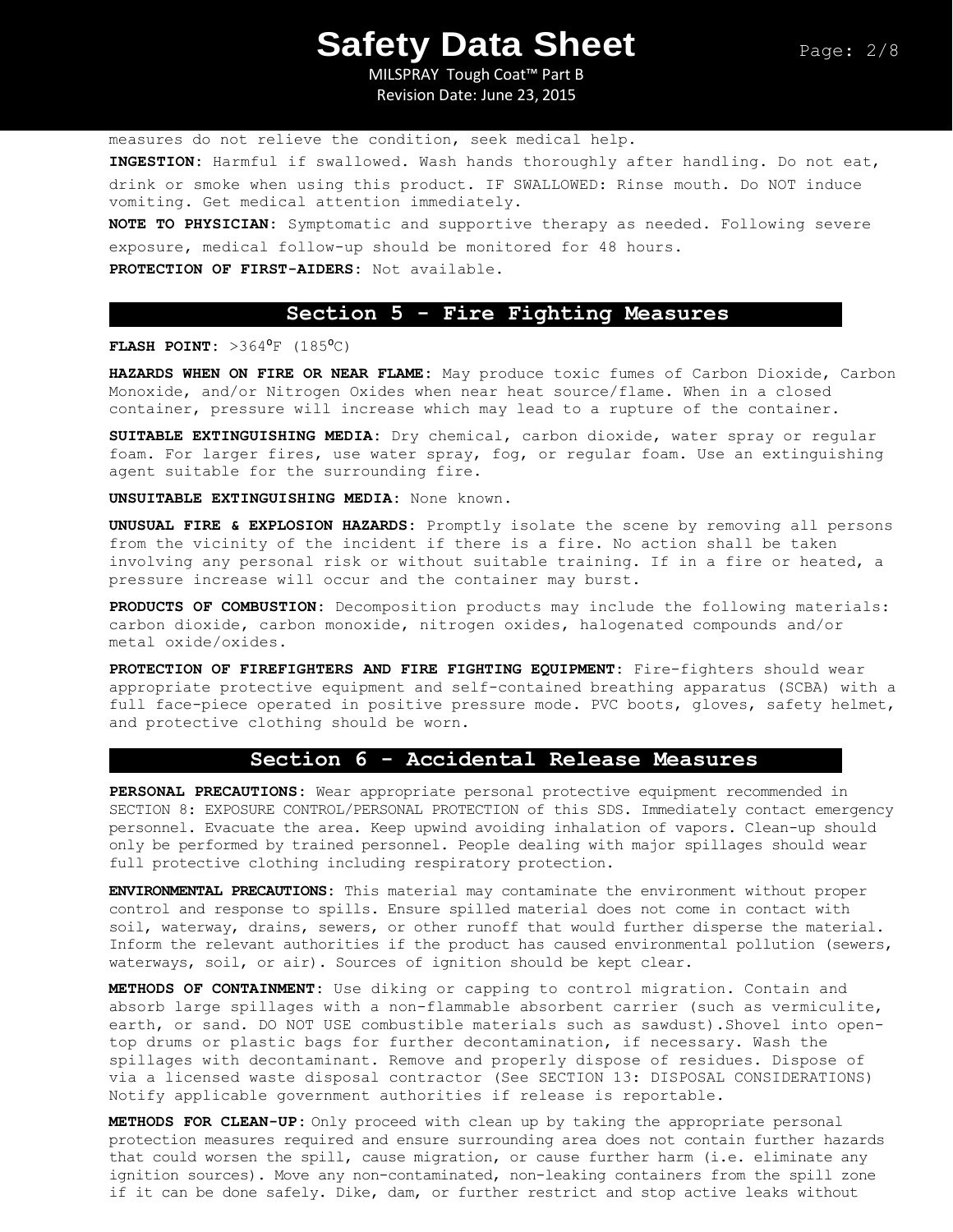MILSPRAY Tough Coat™ Part B Revision Date: June 23, 2015

posing further damage or harm to individuals, the environment, and/or structures. Contain and collect spillage. See SECTION 13: DISPOSAL CONSIDERATIONS for disposal information and SECTION 8: EXPOSURE CONTROL/PERSONAL PROTECTION for recommended (PPE) Personal Protective Equipment. Obey all local, state, and federal regulations during clean up.

### **OTHER INFORMATION:** Not available.

# **Section 7 - Handling and Storage**

**HANDLING**: Before opening this package, read and follow warning labels on all components. Avoid contact with the product or reaction mixture. Put on appropriate personal protective equipment. Use only with adequate ventilation to ensure that the occupational exposure limit is not exceeded, use respirator when ventilation is inadequate. Avoid breathing aerosols, mists, and vapors. (See SECTION 8: EXPOSTURE CONTROL/PERSONAL PROTECTION for details). Do not ingest. Keep stocks of decontaminate readily available. Eating, drinking and smoking shall be prohibited in areas where this material is handled, stored, and processed. Workers should wash hands and face before eating, drinking and smoking. Persons with a history of skin sensitization problems, asthma, allergies or chronic or recurrent respiratory disease should not be employed in any process in which this product is used. Do not get in eyes, on skin, or clothing. Keep in the original container or an approved alternative made from a compatible material, kept tightly closed when not in use. Empty containers retain product residue and can be hazardous. Do not reuse container.

**STORAGE:** Keep containers properly sealed and when stored indoors, in a dry and well-ventilated area. Keep contents away from moisture. Due to reaction with water, producing CO2 gas, a hazardous build-up of pressure could result if contaminated containers are resealed. DO NOT reseal contaminated containers. Uncontaminated containers, free of moisture, may be resealed and stored after purging the container with nitrogen gas. DO NOT store in containers made of copper, copper alloys, or galvanized surfaces.

**OTHER INFORMATION:** Ideal storage temperature is 60°F – 90°F (15C° - 32°C). Handling and storage shall be in accordance with local, state/provincial, or federal regulations.

### **Section 8 - Exposure Controls/Personal Protection**

**EXPOSURE LIMITS:** As of the latest revision of this document, no known exposure limits exist for this product. The absence of current exposure data does not relieve an employer, user, or other to determine the specific hazards and appropriate exposure protection measures in the application and use of this product. Personal, workplace, atmospheric, and/or biological monitoring may be required to determine the effectiveness of engineering, administrative, and/or other best practice control measures. These monitoring results determine the need for and type of respiratory protective equipment, if any. Refer to the appropriate local, state, and federal regulations and statutes for the most current information and for guidance in the determination of hazardous conditions and the correlating personal protective equipment.

**ENGINEERING CONTROLS:** Use only with adequate ventilation. If user operations generate dust, fumes, gas, vapor, or mist, use process enclosures, local exhaust ventilation, and other engineering controls to keep worker exposure to airborne contaminants below any recommended or statutory limits.

**ENVIRONMENTAL EXPOSURE CONTROLS:** Dispose of raw and spent materials and wastes in compliance with all local, state, and federal regulations to prevent potential environmental contamination. Industrial air monitoring may be required to determine any potential environmental hazards to the atmosphere. This monitoring may result in the use of engineering and administrative controls such as filtering and scrubbing systems to mitigate or eliminate potential contaminants.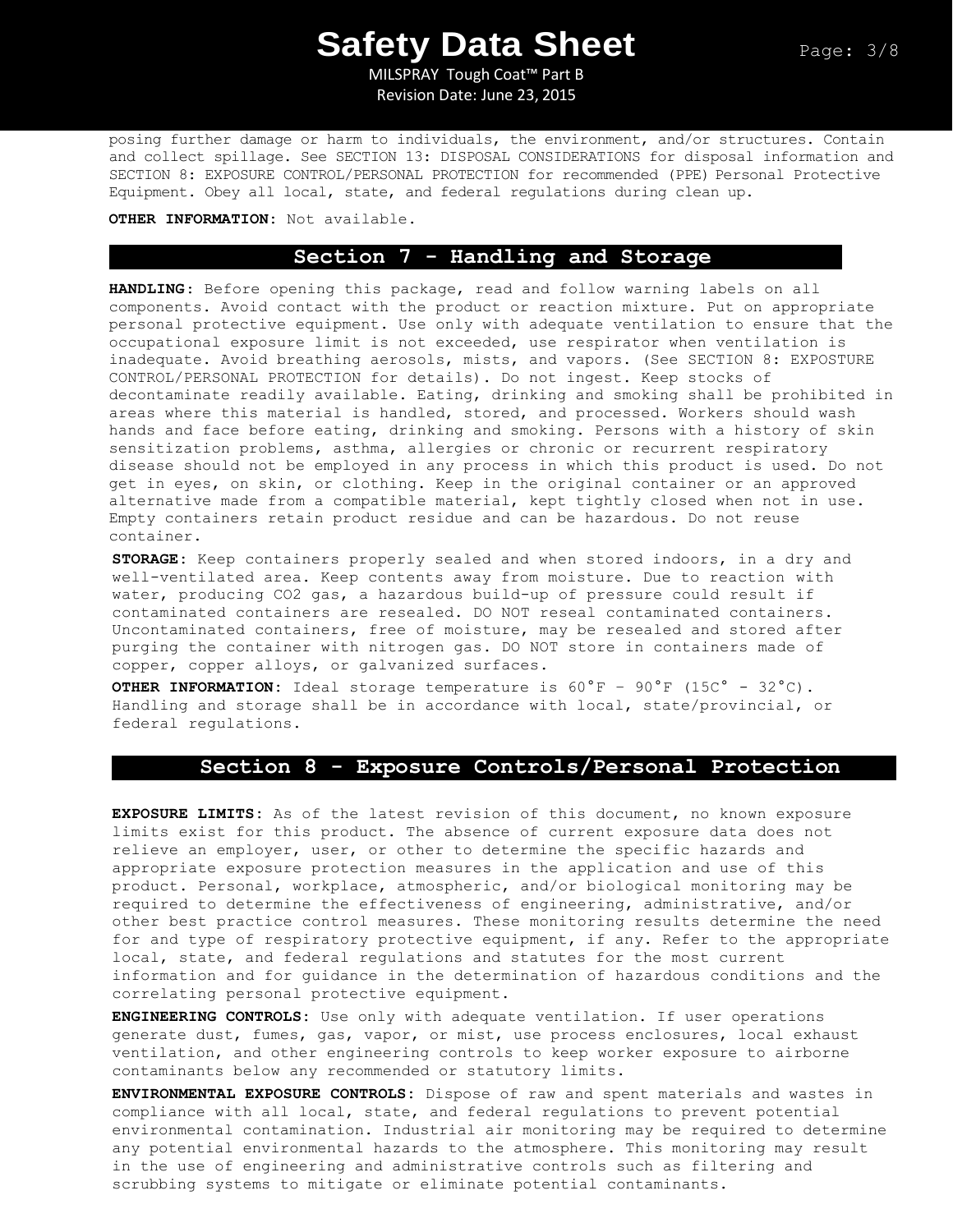MILSPRAY Tough Coat™ Part B Revision Date: June 23, 2015

**EYE PROTECTION**: Safety eyewear complying with an approved standard should be used when a risk assessment indicates this is necessary to avoid exposure to liquid splashes, mist or dusts. If contact is possible, the following protection shall be worn, unless the assessment indicates a higher degree of protection: chemical splash goggles and/or face shield. If inhalation hazards exist, a full-face respirator may be required.

**SKIN PROTECTION:** Personal protective equipment for the body should be selected based on the task being performed; the risks involved, and should be approved by an industrial hygiene specialist before handling this product.

**HNAD PROTECTION:** Chemical resistant gloves complying with applicable health and safety standards shall be worn when handling this product. Protective gloves are those made from butyl rubber, nitrile rubber or polyvinyl alcohol. Appropriate hazard assessments in conjunction with an evaluation of the protection factors of chemical resistant gloves shall be performed to ensure the protective properties remain intact. It is noted that the time to breakdown of protection factors for different glove manufacturers varies. In the case of mixtures, the protection factors of chemical resistant gloves may be impacted and deteriorate at unpredictable rates without understanding the impact of the substance and the specific protection factors of the chemical resistant gloves.

**RECOMMENDED VENTILATION:** Not available.

**RESPIRATORY PROTECTION**: Ensure adequate ventilation. Respirator selection must be based on known or anticipated exposure levels, the hazards of the product, and the safe working limits of the selected respirator. Ensure the respirator is properly fitted.

**CONTAMINATED EQUIPMENT:** Not available.

**HYGIENE:** Wash hands, forearms, and face thoroughly after handling chemical products, before eating, smoking, and using the lavatory and at the end of the working period. Appropriate engineering, administrative, and other best practice decontamination control measures must be used to isolate contaminates on clothing and to prevent unintended migration of contaminants. Handle clothing and other potentially contaminated material appropriately and in compliance with local, state, and federal regulations in the process of removing, washing/cleaning and reuse of these potentially contaminated materials. Ensure compliant use and location of eyewash station and safety showers.

## **Section 9 - Physical and Chemical Properties**

**APPEARANCE:** Colorless to clear yellow liquid. **ODOR:** Amine Odor **ODOR THRESHOLD:** Not available. **PHYSICAL STATE:** Liquid **% Volume Volatile:** Not available. **Formula Lb/Gal:** Not available. **Boiling Range:** Not available. **pH:** Not available. **MELTING POINT/FREEZING POINT:** Not available. **FLASH POINT:** >184°C (364°F) **FLAMMABILITY:** Not available. **UPPER/LOWER LIMITS FLAMMABITLITY:** Not available. **VAPOR PRESSURE:** Not available.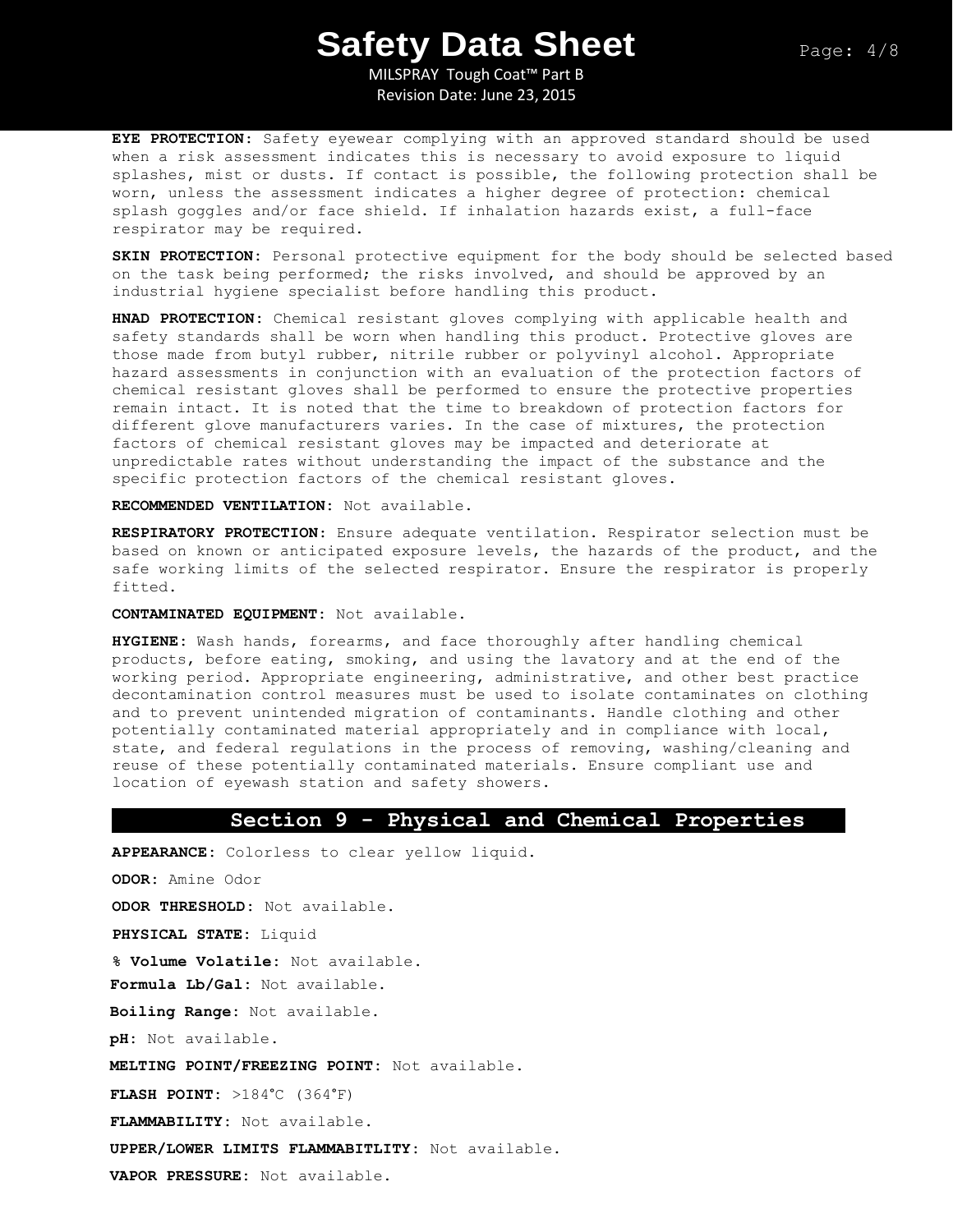MILSPRAY Tough Coat™ Part B Revision Date: June 23, 2015

**EVAPORATION RATE:** 0.69 (butyl acetate = 1) **DENSITY:** Not available. **RELATIVE DENSITY:** 8.3-9.2 lbs/gal **SPECIFIC GRAVITY:** 1.0-1.1 (Water=1) **SOLUBITLITY:** Not available. **PARTITION COEFFICICIENT:** Not available. **AUTO-IGNITION TEMPERATURE:** 316°C (>600°F) **DECOMPOSITION TEMPERATURE:** >300°C (>572°F) **VISCOSITY:** 300-600cps @ 25°C **VAPOR DENSITTY:** Not available. **Lbs VOC/Gallon Less Water:** Not available. **Gms VOC/Liter Less Water:** 0 grams/liter **%Solid. (w/w):** Not available.

# **Section 10 - Stability and Reactivity**

**STABILITY:** Stable when handled and stored at temperatures 15°C-32°C (60°C-90°F).

**CONDITIONS TO AVOID:** Avoid temperatures above 100°F and freezing temperatures. Avoid moisture contamination in containers.

**INCOMPATIBLE MATERIALS:** Will react with acids.

**HAZARDOUS DECOMPOSITION PRODUCTS:** Combustion of product will lead to toxic levels of ammonia. Oxides of nitrogen, carbon, aldehydes and ketones are produced.

**POSSIBILITY OF HAZARDOUS REACTIONS:** Reaction with water (moisture) produces CO2 gas. Exothermic reaction with materials containing active hydrogen groups. The reaction becomes progressively higher in temperatures if the miscibility of the reactions partners is good or is supported by stirring or the presences of solvents.

**HAZARDOUS POLYMERIZATION:** Hazardous polymerization will not occur.

### **Section 11 - Toxicological Information**

**LIKELY ROUTES OF EXPOSURE:** Eye contact, Skin contact, Ingestion, and Inhalation

**EYE:** Causes eye irritation. **INHALATION:** Harmful if inhaled. **SKIN:** Causes skin irritation. **Ingestion:** Harmful if swallowed.

**MEDICAL CONDITIONS AGGRAVATED BY EXPOSURE:** Existing respiratory/pulmonary conditions may be aggravated by overexposure.

**TARGET ORGANS:** Pancreas, liver, thyroid, and eyes.

**CANCER INFORMATION:** No known significant effects or critical hazards.

**Carcinogenicity:** As of this publication, this material is not listed on the National Toxic Program (NTP) Report of Carcinogens. Please refer to the most recent information with NTP.

**DEVELOPMENTAL INFORMATION:** No known significant effects or critical hazards.

**OTHER:** Once sensitized, a severe allergic reaction may occur when subsequently exposed to very low levels.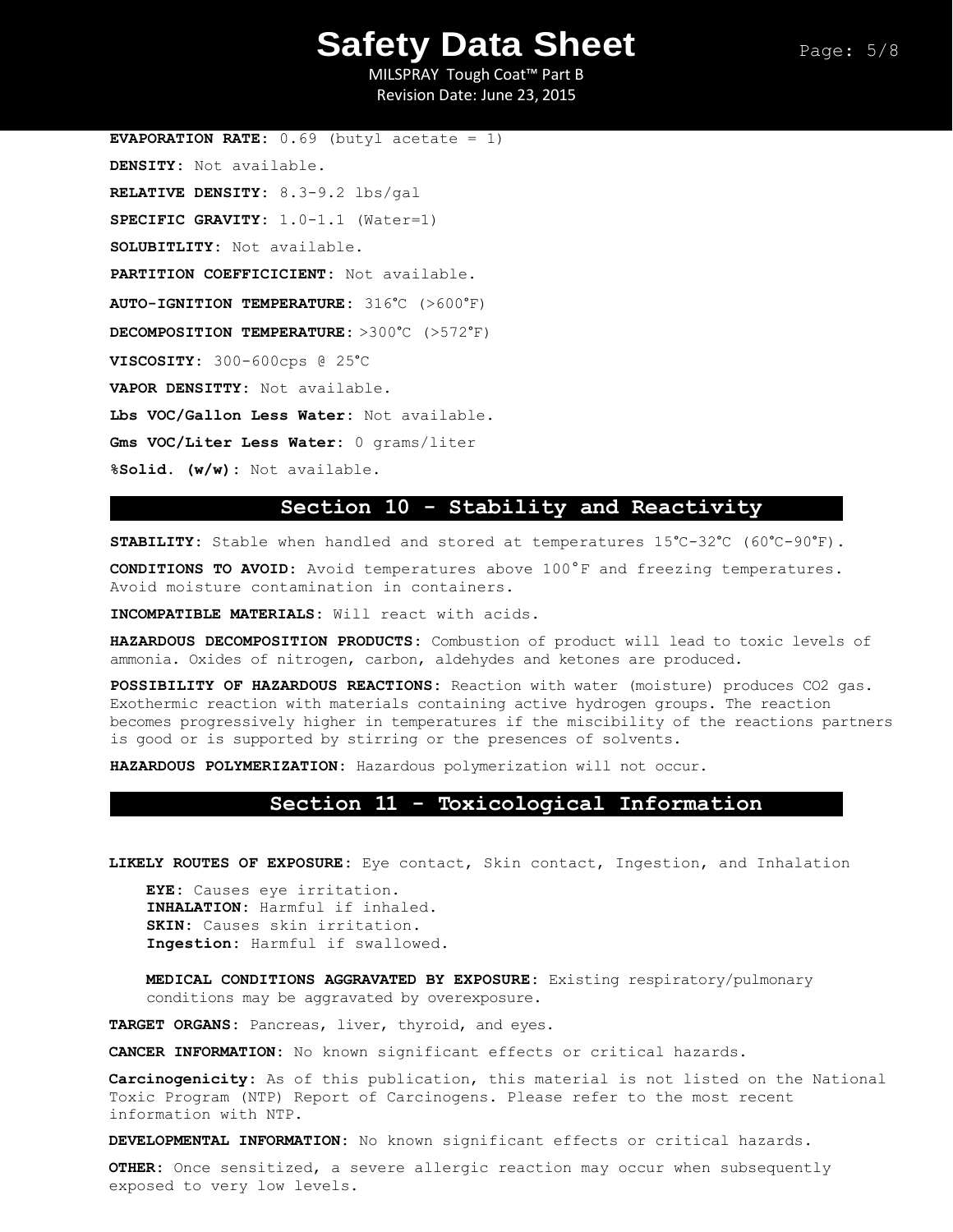MILSPRAY Tough Coat™ Part B Revision Date: June 23, 2015

### **MIXTURE TOXICITY:** Not available.

### **ACUTE TOXICITY:**

| Component                   | LD50 Oral           | LD50 Dermal             |
|-----------------------------|---------------------|-------------------------|
| Polyoxypropylenediamine     | $480mg/kg$ (rat)    | $2,090$ mg/kg (rabbit)  |
| Diethylmethylbenzenediamine | 738mg/kg (rat)      | $2,090$ mg/kg (rabbit)  |
| Polyetheramine              | $2,690$ mg/kg (rat) | $12,500$ mg/kg (rabbit) |

# **Section 12 - Ecological Information**

### **ENVIRONMENTAL EFFECTS:**

Toxicity:

| Product Name                | Result                    | Species | Exposure |
|-----------------------------|---------------------------|---------|----------|
| Polyoxypropylenediamine     | LC50 > 100mg/L            | Fish    | 96 hours |
|                             | LC50 > 135mg/L            | Algae   | 72 hours |
|                             | LC50 > 15mg/L             | Daphnia | 48 hours |
|                             | Not readily biodegradable |         | unknown  |
| Diethylmethylbenzenediamine | LC50 > 200mg/L            | Fish    | 48 hours |
|                             | LC50 > 0.5mg/L            | Daphnia | 48 hours |
|                             | EC50 >104mg/L             | Algae   | 72 hours |
|                             | EC50 > 54mg/L             | Algae   | 72 hours |
|                             | Not readily biodegradable |         | 28 days  |
| Polyetheramine              | $LC50$ 68mg/L             | Fish    | 96 hours |

# **Section 13 - Disposal Considerations**

By-product wastes or process waste generation shall be eliminated and/or minimized when possible. Do not dispose of any contaminants into sanitary sewer systems, storm drains, Publicly Owned Treatment Works (POTW), or any other municipal waste water treatment without written approval and agreements for processing wastes with such enterprises. Dispose of raw or unused materials, wastes, and/or by-products in accordance with all applicable local, state, and federal laws. Employ the expertise and knowledge of qualified personnel or contractors in disposal of any and all variants of this product. Ensure material containers are cleaned to the applicable standards before recycling, disposing, or reusing containers. Take special precautions to avoid any cross contamination and potential unknown effects from mixing with other substances. Refer to SECTION 8: EXPOSTURE CONTROL/PERSONAL PROTECTION of this document for personal protection requirements. Disposal to the environment or in violation of environmental protection laws and statutes must be prevented.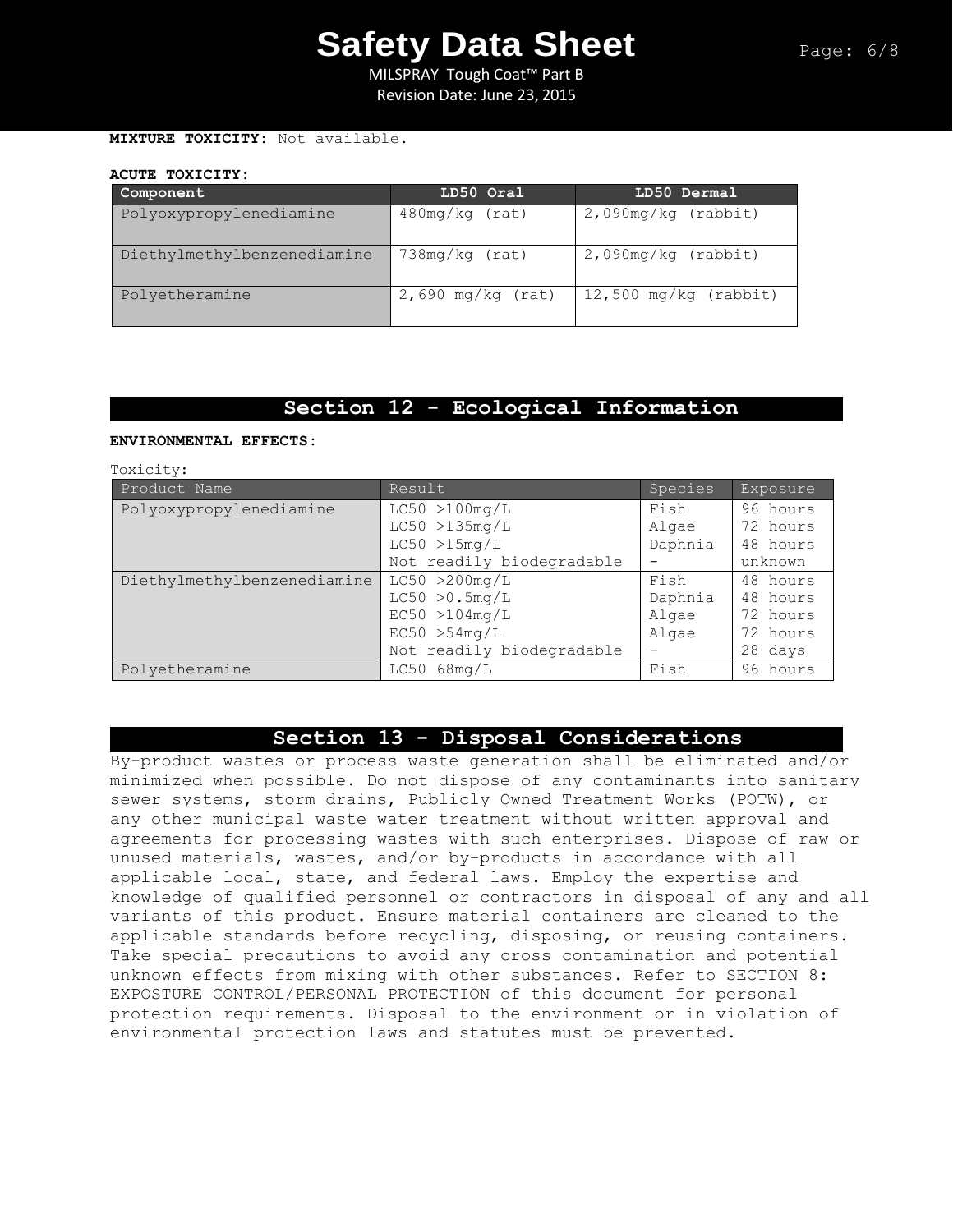MILSPRAY Tough Coat™ Part B Revision Date: June 23, 2015

|                                   | Section 14 - Transport Information |                      |                      |                      |  |
|-----------------------------------|------------------------------------|----------------------|----------------------|----------------------|--|
|                                   | <b>DOT</b>                         | <b>IATA</b>          | IMDG                 | TDG                  |  |
| Number<br><b>UN</b>               | UN2735                             | UN3082               | UN1263               | UN2735               |  |
| UN proper<br>shipping<br>name     | Corrosive,<br>liquid               | Corrosive,<br>liquid | Corrosive,<br>liquid | Corrosive,<br>liquid |  |
| Transport<br>hazard<br>class (es) | 8                                  | 8                    | 8                    | 8                    |  |
| Packing<br>group                  | III                                | III                  | III                  |                      |  |

**SPECIAL PRECAUTIONS FOR USER:** This product could potentially contaminate aquatic and terrestrial environments if not handled in accordance with all precautions, regulations, and laws. Users, transporters, and all other applicable entities must review, follow, and apply any and all necessary precautions and procedures to eliminate and/or minimize potential hazards or risks to aquatic or terrestrial environments.

## **Section 15 - Regulatory Information**

### **U.S. Federal Regulations**

**This material is classified as hazardous under OSHA Hazard Communication Standard (29 CFR 1910.1200)**

**HCS Classification:** Toxic material, Irritant, Corrosive material

**U.S. Federal regulations:** United States Inventory (TSCA 8b): All components are listed or exempted. This product does not contain nor is it manufactured with ozone depleting substances.

**TSCA 8(b)2 inventory:** No ingredients listed.

**TSCA 5(a) 2 final significant new use rule (SNUR):**No ingredients listed.

**TSCA 5(e) substance consent order:** No ingredients listed.

**TSCA 12(b) export notification:** No ingredients listed.

**SARA 313: Immediate (acute) health hazard Clean Air Act Section 112(b) Hazardous Air Pollutants (HAPs):** No ingredients listed.

**Clean Air Act – Ozone Depleting Substances (ODS):** This product does not contain nor is it manufactured with ozone depleting substances.

### **STATE REGULATIONS:**

**PENNSYLVANIA – RTK:** No ingredients listed.

**California Prop 65:** This product contains no listed substances known to the State of California to cause cancer, birth defects, or other reproductive harm, at levels which would require a warning under the statute.

### **Canada**

**WHMIS (Canada):** WHMIS Class D-1A: Material causing immediate and serious toxic effects. WHMIS Class E: Corrosive

**CEPA DSL:** All components are listed or exempted.

**This product has been classified in accordance with the hazard criteria of the Controlled Products Regulations and the SDS contains all the information required by the Controlled Products Regulations.**